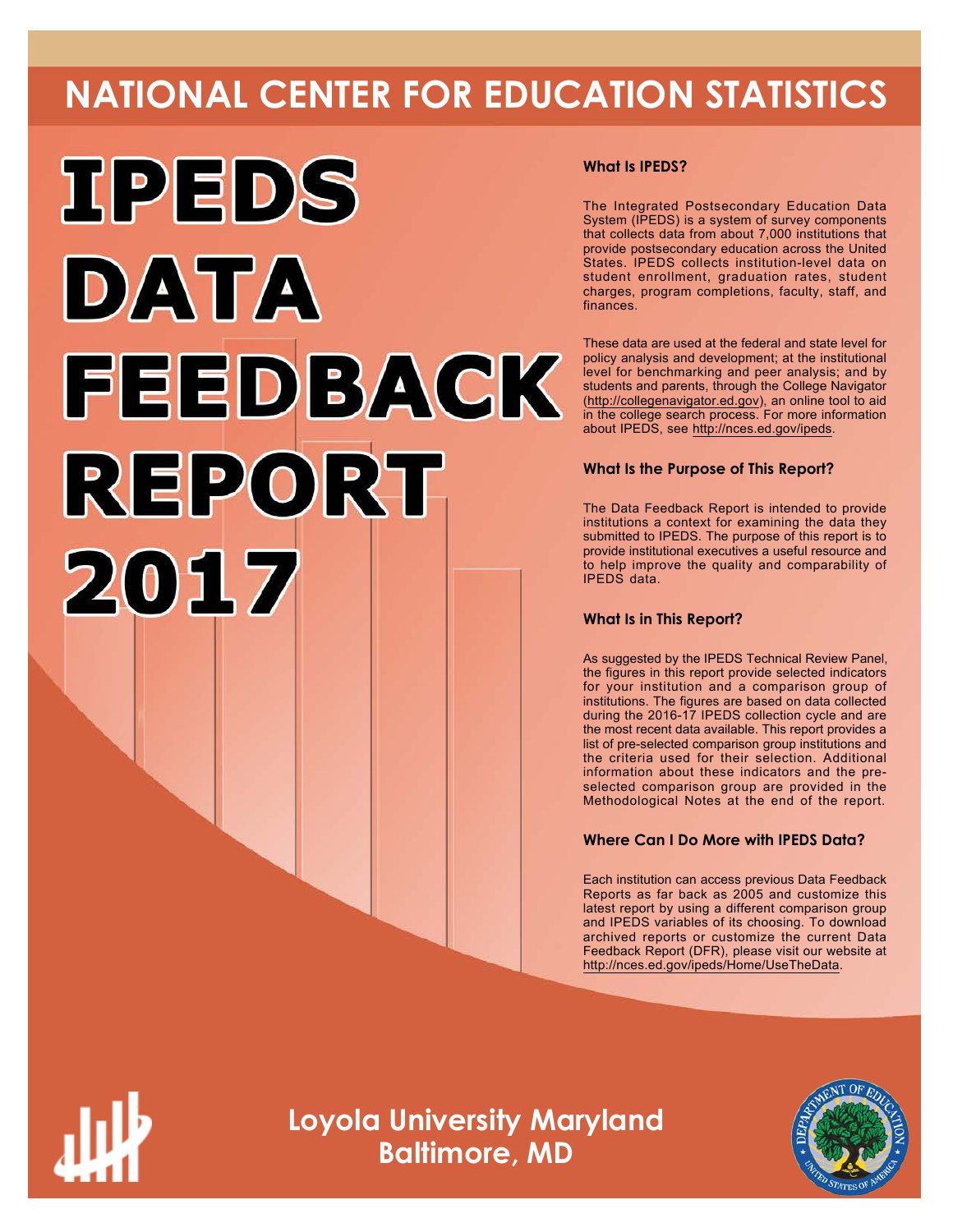# **COMPARISON GROUP**

Comparison group data are included to provide a context for interpreting your institution's statistics. If your institution did not define a custom comparison group for this report by July 14, 2017 NCES selected a comparison group for you. (In this case, the characteristics used to define the comparison group appears below.) The Customize Data Feedback Report functionality on the IPEDS Data Center at this provided link [\(http://nces.ed.gov/ipeds/datacenter/\)](http://nces.ed.gov/ipeds/datacenter/) can be used to reproduce the figures in this report using different peer groups.

The custom comparison group chosen by Loyola University Maryland includes the following 9 institutions:

- Creighton University (Omaha, NE)
- Fairfield University (Fairfield, CT)
- Gonzaga University (Spokane, WA)
- Loyola Marymount University (Los Angeles, CA)
- Providence College (Providence, RI)
- Saint Joseph's University (Philadelphia, PA)
- Santa Clara University (Santa Clara, CA)
- Villanova University (Villanova, PA)
- Xavier University (Cincinnati, OH)

# **The figures in this report have been organized and ordered into the following topic areas:**

| 1) Admissions (only for non-open-admissions schools) | Fig. 1 and 2                   | Pq. 3          |
|------------------------------------------------------|--------------------------------|----------------|
| 2) Student Enrollment                                | Fig. 3 and 4                   | Pg. 3 and 4    |
| 3) Awards                                            | Fig. 5                         | Pg. 4          |
| 4) Charges and Net Price                             | Fig. 6 and 7                   | Pg. 4          |
| 5) Student Financial Aid                             | Fig. 8, 9, 10 and 11           | Pg. 5          |
| 6) Military Benefits*                                | [No charts applicable]         |                |
| 7) Retention and Graduation Rates                    | Fig. 12, 13, 14, 15, 16 and 17 | Pg. 6, 7 and 8 |
| 8) Finance                                           | Fig. 18 and 19                 | Pg. 8          |
| 9) Staff                                             | Fig. 20 and 21                 | Pg. 9          |
| 10) Libraries*                                       | [No charts applicable]         |                |

\*These figures only appear in customized Data Feedback Reports (DFR), which are available through Use the Data portal on the IPEDS website.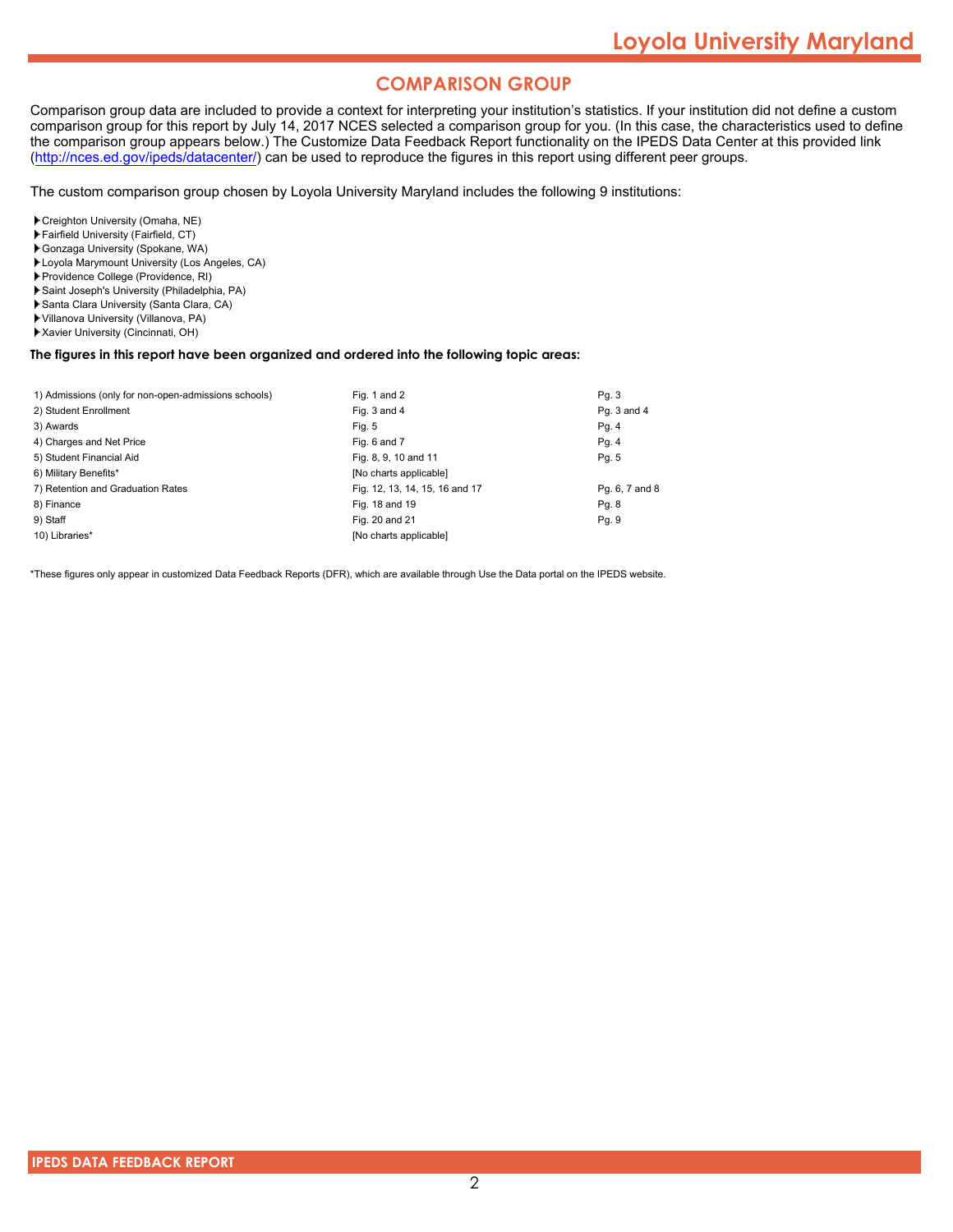**Figure 1. Number of first-time undergraduate students who applied, were admitted, and enrolled full and part time: Fall 2016**



admission policy, and apply to first-time, degree/certificate-seeking undergraduate students only. For details, see the Methodological Notes. N is the number of institutions in the comparison group.

SOURCE: U.S. Department of Education, National Center for Education Statistics, Integrated Postsecondary Education Data System (IPEDS): Winter 2016-17, Admissions component.





NOTE: Admissions data are presented only for institutions that do not have an open admission policy, and apply to first-time, degree/certificate-seeking undergraduate students only. For details, see the Methodological Notes. Median values for the comparison group will not add to 100%. See "Use of Median Values for Comparison Group" for how median values are determined. N is the number of institutions in the comparison group.

SOURCE: U.S. Department of Education, National Center for Education Statistics, Integrated Postsecondary Education Data System (IPEDS): Winter 2016-17, Admissions component.

# **Figure 3. Percent of all students enrolled, by race/ethnicity, and percent of students who are women: Fall 2016**



#### **The Comparison Group Median (N=9)** Comparison Group Median (N=9)

NOTE: For more information about disaggregation of data by race and ethnicity, see the Methodological Notes. Median values for the comparison group will not add to 100%. See "Use of Median Values for Comparison Group" for how median values are determined. N is the number of institutions in the comparison group.

SOURCE: U.S. Department of Education, National Center for Education Statistics, Integrated Postsecondary Education Data System (IPEDS): Spring 2017, Fall Enrollment component.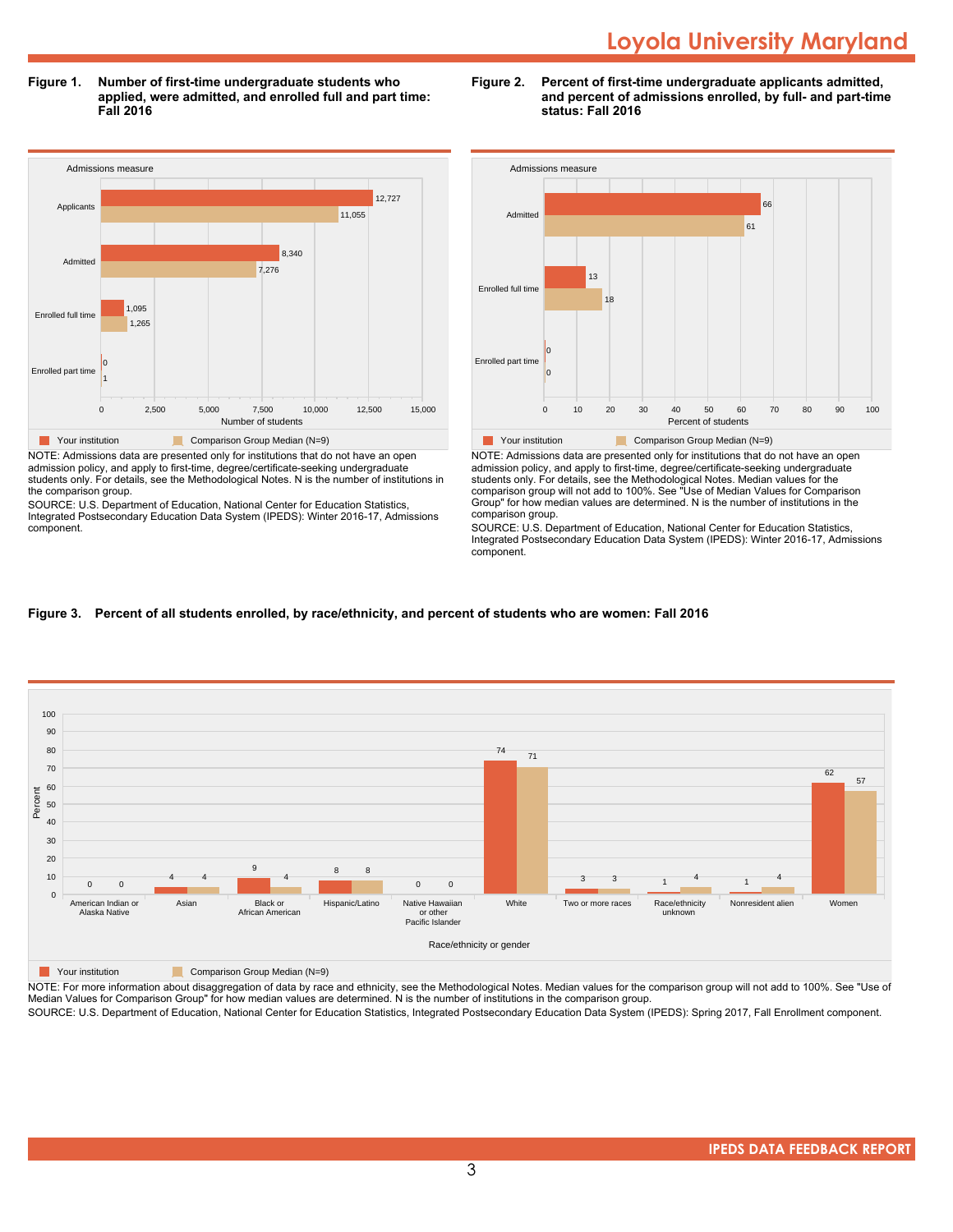**Figure 4. Unduplicated 12-month headcount of all students and of undergraduate students (2015-16), total FTE enrollment (2015-16), and full- and part-time fall enrollment (Fall 2016)**



NOTE: For details on calculating full-time equivalent (FTE) enrollment, see Calculating FTE in the Methodological Notes. Total headcount, FTE, and full- and part-time fall enrollment include both undergraduate and postbaccalaureate students, when applicable. N is the number of institutions in the comparison group.

SOURCE: U.S. Department of Education, National Center for Education Statistics, Integrated Postsecondary Education Data System (IPEDS): Fall 2016, 12-month Enrollment component and Spring 2017, Fall Enrollment component.

#### **Figure 6. Academic year tuition and required fees for full-time, first -time degree/certificate-seeking undergraduates: 2013-14 to 2016-17**



NOTE: The tuition and required fees shown here are the lowest reported from the categories of in-district, in-state, and out-of-state. N is the number of institutions in the comparison group.

SOURCE: U.S. Department of Education, National Center for Education Statistics, Integrated Postsecondary Education Data System (IPEDS): Fall 2016, Institutional Characteristics component.

**Figure 5. Number of degrees awarded, by level: 2015-16**



NOTE: For additional information about postbaccalaureate degree levels, see the Methodology Notes. N is the number of institutions in the comparison group. SOURCE: U.S. Department of Education, National Center for Education Statistics, Integrated Postsecondary Education Data System (IPEDS): Fall 2016, Completions component.

**Figure 7. Average net price of attendance for full-time, first-time degree/certificate-seeking undergraduate students, who were awarded grant or scholarship aid: 2013-14 to 2015- 16**



NOTE: Average net price is for full-time, first-time degree/certificate-seeking undergraduate students and is generated by subtracting the average amount of federal, state/local government, and institutional grant and scholarship awarded aid from the total cost of attendance. Total cost of attendance is the sum of published tuition and required fees, books and supplies, and the average room and board and other expenses. For details, see the Methodological Notes. N is the number of institutions in the comparison group.

SOURCE: U.S. Department of Education, National Center for Education Statistics, Integrated Postsecondary Education Data System (IPEDS): Fall 2016, Institutional Characteristics component and Winter 2016-17, Student Financial Aid component.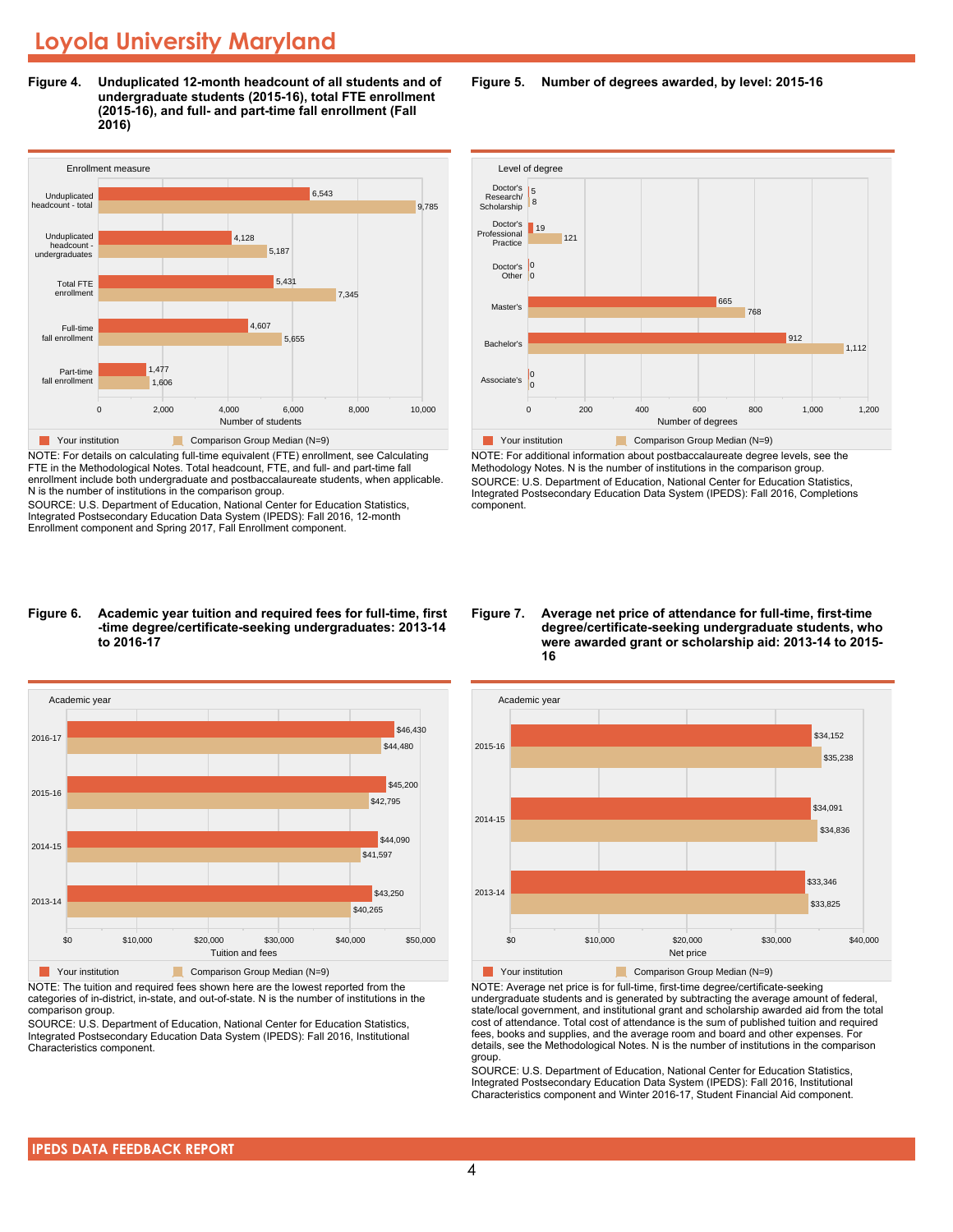**Figure 8. Percent of full-time, first-time degree/certificate-seeking undergraduate students who were awarded grant or scholarship aid from the federal government, state/local government, or the institution, or loans, by type of aid: 2015-16**



NOTE: Any grant aid above includes grant or scholarship aid awarded from the federal government, state/local government, or the institution. Federal grants includes Pell grants and other federal grants. Any loans includes federal loans and other loans awarded to students. For details on how students are counted for financial aid reporting, see Cohort Determination in the Methodological Notes. N is the number of institutions in the comparison group.

SOURCE: U.S. Department of Education, National Center for Education Statistics, Integrated Postsecondary Education Data System (IPEDS): Winter 2016-17, Student Financial Aid component.

#### **Figure 10. Percent of all undergraduates awarded aid, by type of aid: 2015-16**



NOTE: Any grant aid above includes grant or scholarship aid awarded from the federal government, state/local government, the institution, or other sources. Federal loans includes only federal loans awarded to students. N is the number of institutions in the comparison group.

SOURCE: U.S. Department of Education, National Center for Education Statistics, Integrated Postsecondary Education Data System (IPEDS): Winter 2016-17, Student Financial Aid component.





NOTE: Any grant aid above includes grant or scholarship aid awarded from the federal government, state/local government, or the institution. Federal grants includes Pell grants and other federal grants. Any loans includes federal loans and other loans awarded to students. Average amounts of aid were calculated by dividing the total aid awarded by the total number of recipients in each institution. N is the number of institutions in the comparison group.

SOURCE: U.S. Department of Education, National Center for Education Statistics, Integrated Postsecondary Education Data System (IPEDS): Winter 2016-17, Student Financial Aid component.



#### **Figure 11. Average amount of aid awarded to all undergraduates, by type of aid: 2015-16**

Your institution Comparison Group Median (N=9)

NOTE: Any grant aid above includes grant or scholarship aid from the federal government, state/local government, the institution, or other sources. Federal loans includes federal loans to students. Average amounts of aid were calculated by dividing the total aid awarded by the total number of recipients in each institution. N is the number of institutions in the comparison group.

SOURCE: U.S. Department of Education, National Center for Education Statistics, Integrated Postsecondary Education Data System (IPEDS): Winter 2016-17, Student Financial Aid component.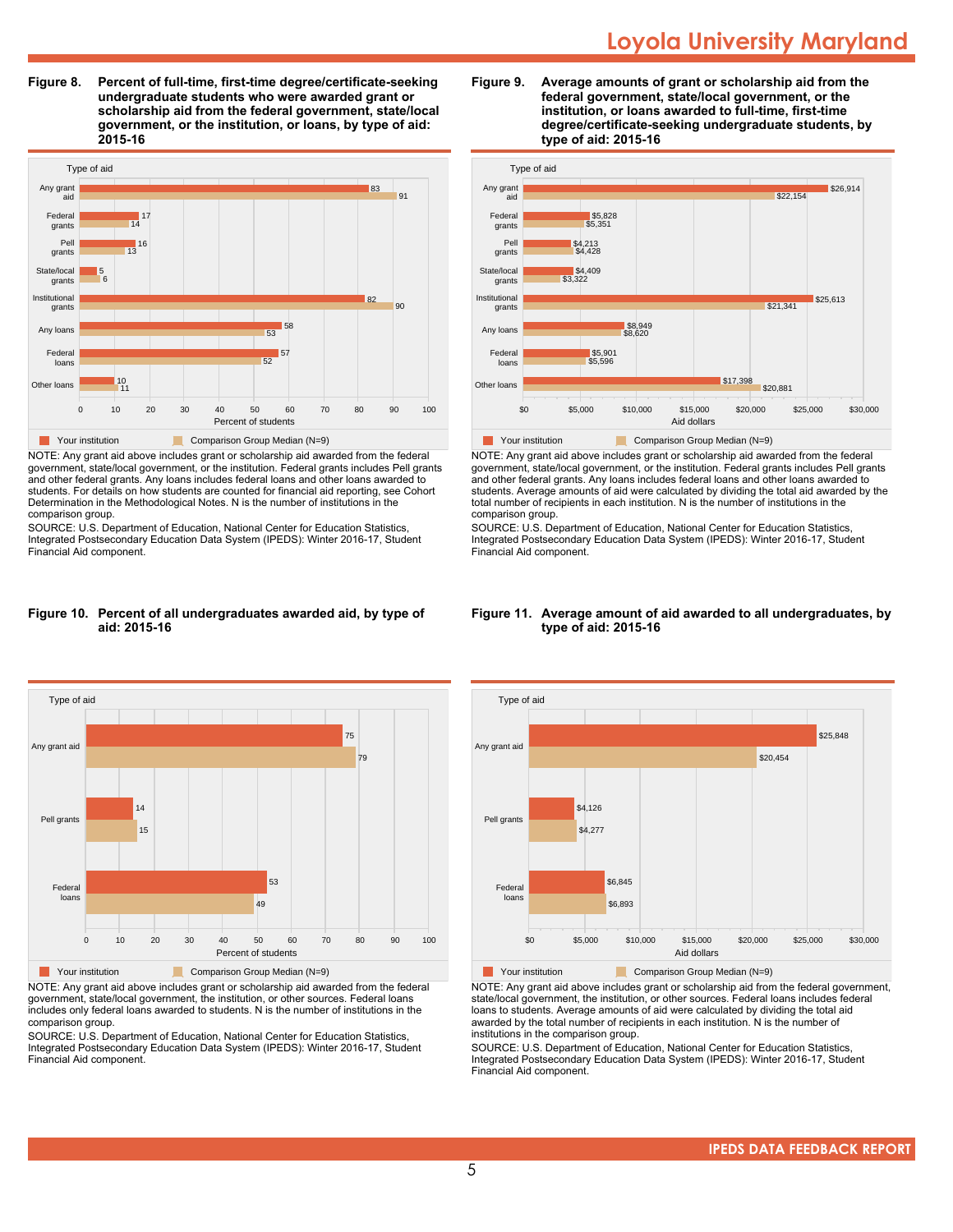**Figure 12. Retention rates of first-time bachelor's degree seeking students, by attendance level: Fall 2015 cohort**



NOTE: Retention rates are measured from the fall of first enrollment to the following fall. Academic reporting institutions report retention data as of the institution's official fall reporting date or as of October 15, 2015. Program reporters determine the cohort with enrollment any time between August 1-October 31, 2015 and retention based on August 1, 2016. Four-year institutions report retention rates for students seeking a bachelor's degree. For more details, see the Methodological Notes. N is the number of institutions in the comparison group.

SOURCE: U.S. Department of Education, National Center for Education Statistics, Integrated Postsecondary Education Data System (IPEDS): Spring 2017, Fall Enrollment component.

# **Figure 14. Bachelor's degree graduation rates of full-time, first-time degree/certificate-seeking undergraduates within 4 years, 6 years, and 8 years: 2008 cohort**



NOTE: The 4-, 6-, and 8-year graduation rates are calculated using the number students who completed a bachelor's or equivalent degree from a cohort of students who entered the institution seeking a bachelor's or equivalent degree. For details, see the Methodological Notes. N is the number of institutions in the comparison group. Medians are not reported for comparison groups with less than three values.

SOURCE: U.S. Department of Education, National Center for Education Statistics, Integrated Postsecondary Education Data System (IPEDS): Winter 2016-17, 200% Graduation Rates component.



**The Your institution Comparison Group Median** 

NOTE: Graduation rate cohort includes all full-time, first-time degree/certificate-seeking undergraduate students. Graduation and transfer-out rates are the Student Right-to-Know rates. Only institutions with mission to prepare students to transfer are required to report transfer out. For more details, see the Methodological Notes. N is the number of institutions in the comparison group. Medians are not reported for comparison groups with less than three values.

SOURCE: U.S. Department of Education, National Center for Education Statistics, Integrated Postsecondary Education Data System (IPEDS): Winter 2016-17, Graduation Rates component.

#### **Figure 13. Graduation and transfer-out rates of full-time, first-time degree/certificate-seeking undergraduates within 150% of normal time to program completion: 2010 cohort**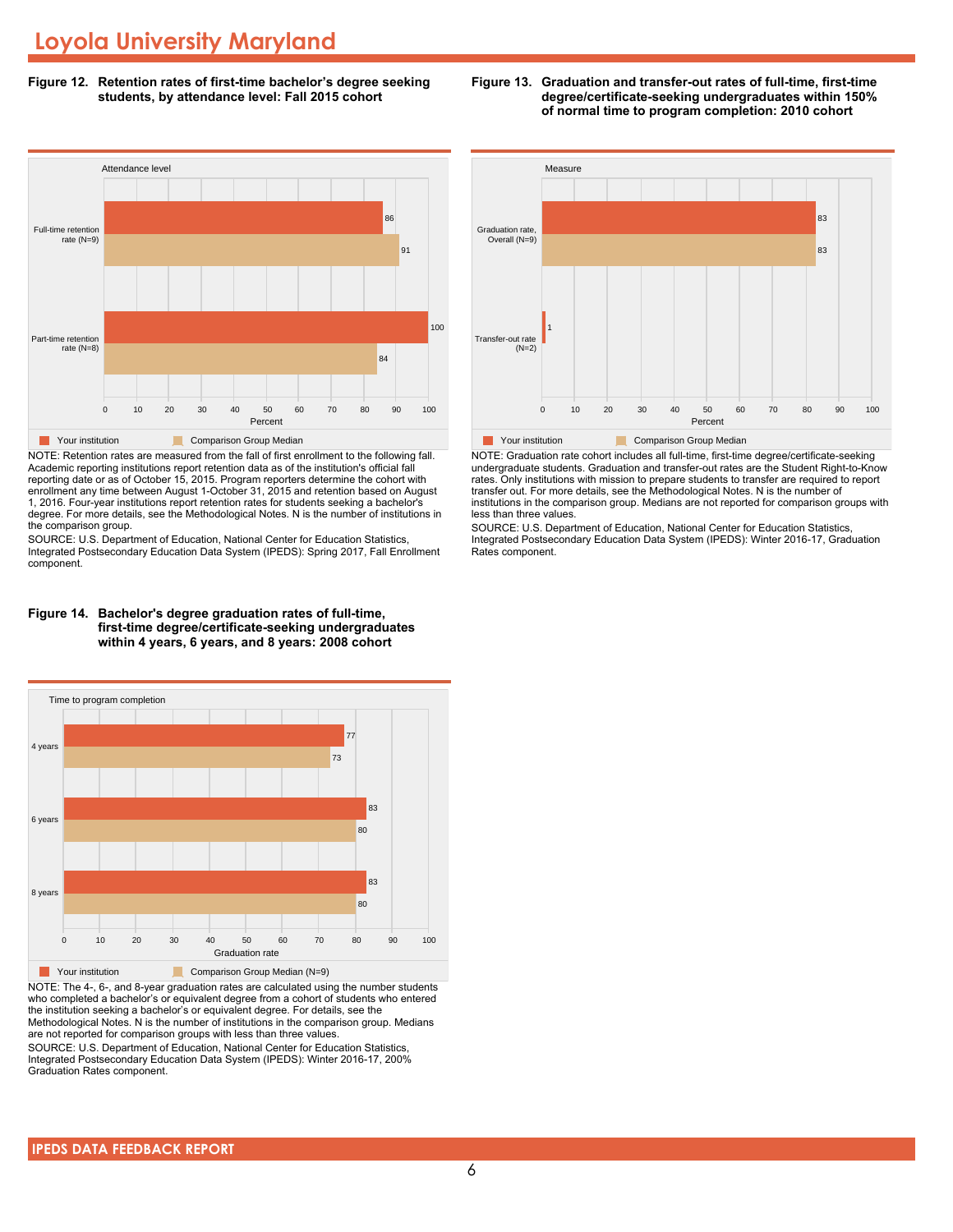#### **Figure 15. Graduation rates of full-time, first-time degree/certificate-seeking undergraduates within 150% of normal time to program completion, by race/ethnicity: 2010 cohort**



NOTE: For more information about disaggregation of data by race and ethnicity, see the Methodological Notes. The graduation rates are the Student Right-to-Know (SRK) rates. Median values for the comparison group will not add to 100%. N is the number of institutions in the comparison group.

SOURCE: U.S. Department of Education, National Center for Education Statistics, Integrated Postsecondary Education Data System (IPEDS): Winter 2016-17, Graduation Rates component.

**Figure 16. Graduation rates of full-time, first-time degree/certificateseeking undergraduates within 150% of normal time to program completion, by financial aid recipients: 2010 cohort**



NOTE: Graduation rate cohort includes all full-time, first-time degree/certificate-seeking undergraduate students. Data were collected on those students, who at entry of the cohort, were awarded a Pell Grant and students who were awarded a Subsidized Stafford loan, but did not receive a Pell Grant. Graduation rates are the Student Right-to-Know rates. Only institutions with mission to prepare students to transfer are required to report transfer out. For more details, see the Methodological Notes. N is the number of institutions in the comparison group.

SOURCE: U.S. Department of Education, National Center for Education Statistics, Integrated Postsecondary Education Data System (IPEDS): Winter 2016-17, Graduation Rates component.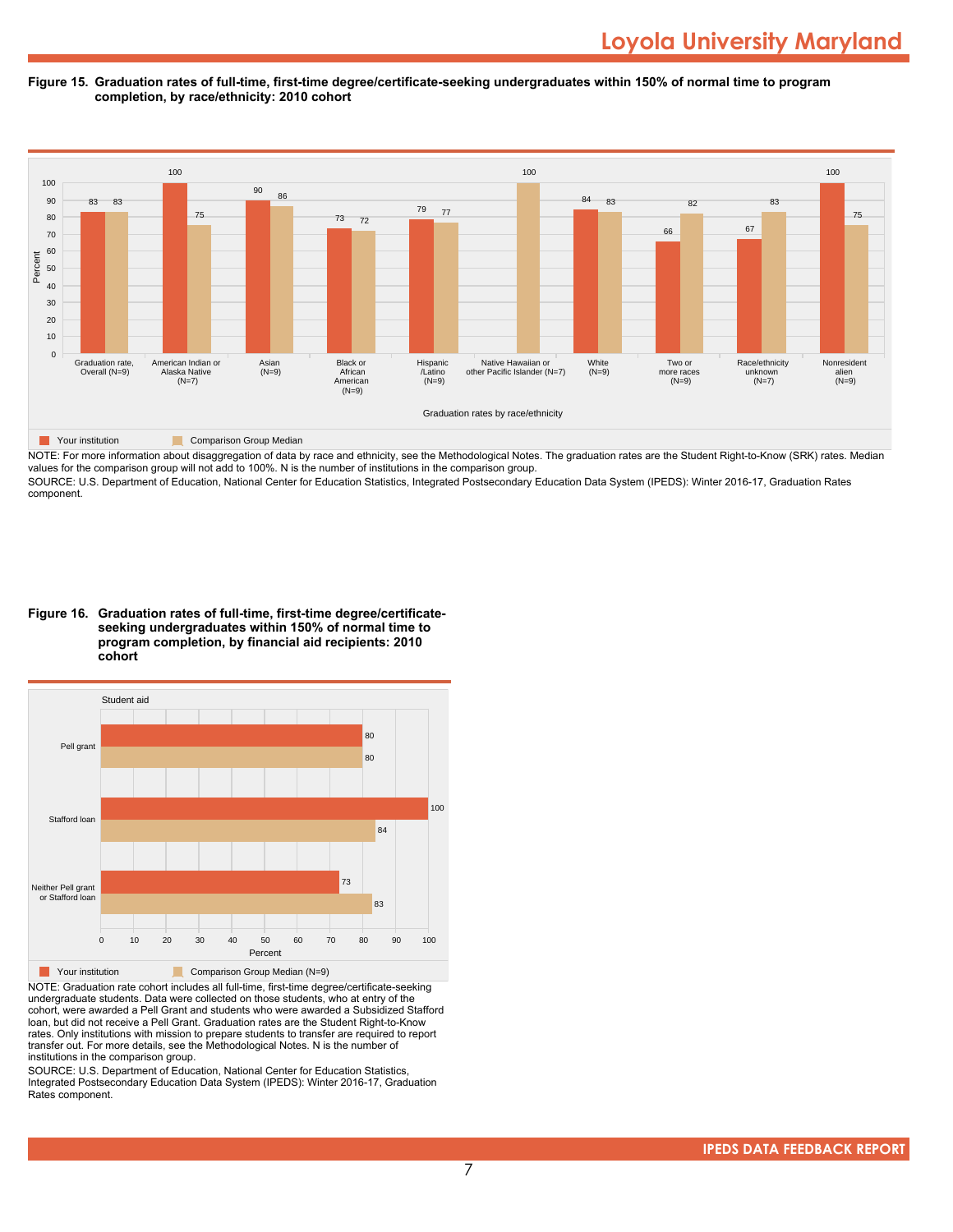**Figure 17. Award and enrollment rates of full-time, degree/certificate-seeking undergraduates after 8 years of entry, by prior postsecondary experience: 2008 cohort**



NOTE: Award and enrollment measures are measured from eight years after entering the institution into one of four degree/certificate-seeking undergraduate student cohort (First-time, full-time; First-time, part-time; Non-first-time, full-time; and Non-first-time, part-time). Academic reporting institutions report outcome data as of the institution's official fall reporting date or as of October 15, 2015. Program reporters determine the cohort with enrollment any time between September 1, 2007 and August 31, 2008. For more details, see the Methodological Notes. N is the number of institutions in the comparison group.

SOURCE: U.S. Department of Education, National Center for Education Statistics, Integrated Postsecondary Education Data System (IPEDS): Winter 2016-17, Outcome Measures component.

#### Revenue source -25 0 25 50 75 100 Percent of function total Other core revenues Investment return Private gifts, grants, and co Government grants and contracts Tuition and fees 6 6 -5 -6 |<br>17 6  $\frac{1}{2}$ 78 90

**Figure 18. Percent distribution of core revenues, by source: Fiscal**

**year 2016**

**The Comparison Group Median (N=9)** Comparison Group Median (N=9)

NOTE: The comparison group median is based on those members of the comparison group that report finance data using the same accounting standards as the comparison institution. For more information, see the Methodological Notes. N is the number of institutions in the comparison group.

SOURCE: U.S. Department of Education, National Center for Education Statistics, Integrated Postsecondary Education Data System (IPEDS): Spring 2017, Finance component.

# **Figure 19. Core expenses per FTE enrollment, by function: Fiscal year 2016**



NOTE: Expenses per full-time equivalent (FTE) enrollment, particularly instruction, may be inflated because finance data includes all core expenses while FTE reflects credit activity only. For details on calculating FTE enrollment and a detailed definition of core expenses, see the Methodological Notes. N is the number of institutions in the comparison group. SOURCE: U.S. Department of Education, National Center for Education Statistics, Integrated Postsecondary Education Data System (IPEDS): Fall 2016, 12-month Enrollment component and Spring 2017, Finance component.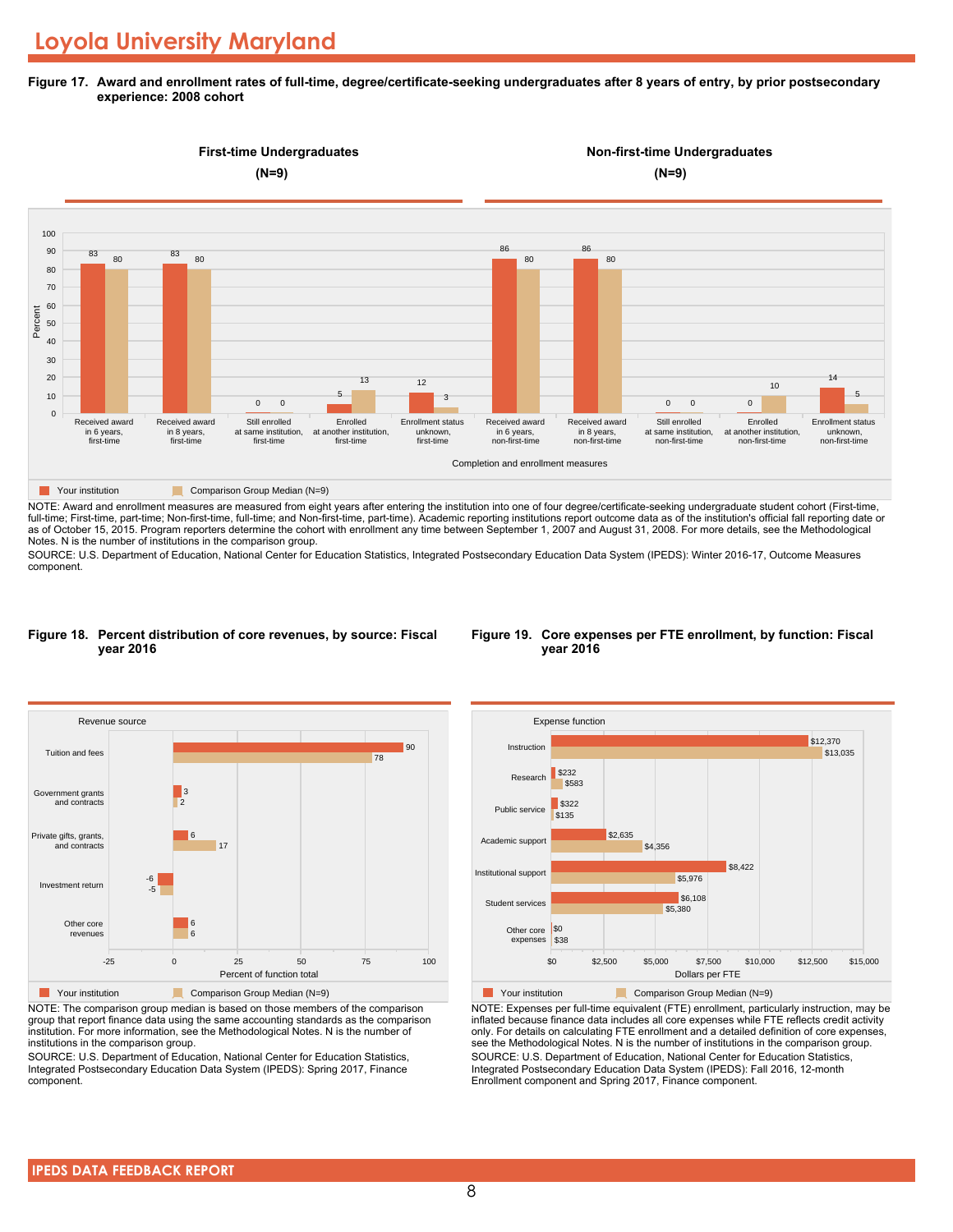**Figure 20. Full-time equivalent staff, by occupational category: Fall 2016**



NOTE: Graduate assistants are not included. For calculation details, see the Methodological Notes. N is the number of institutions in the comparison group. SOURCE: U.S. Department of Education, National Center for Education Statistics, Integrated Postsecondary Education Data System (IPEDS): Spring 2017, Human Resources component.

# **Figure 21. Average salaries of full-time instructional non-medical staff equated to 9-months worked, by academic rank: Academic year 2016-17**



NOTE: See Methodology Notes for more details on average salary. N is the number of institutions in the comparison group.

SOURCE: U.S. Department of Education, National Center for Education Statistics, Integrated Postsecondary Education Data System (IPEDS): Spring 2017, Human Resources component.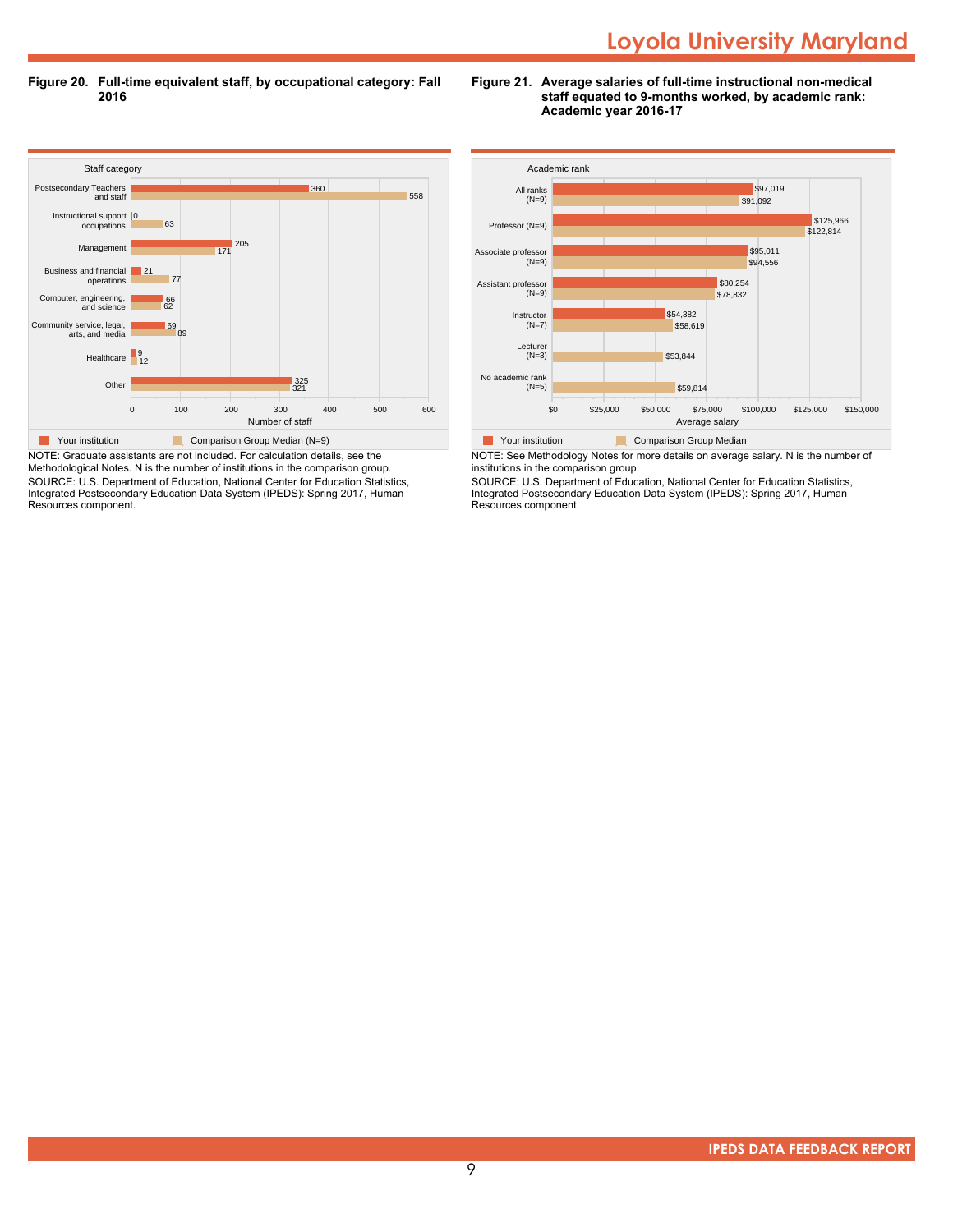# **METHODOLOGICAL NOTES**

# **Overview**

This report is based on data supplied by institutions to IPEDS during 2016-17 data collection year. Response rates exceeded 99% for most surveys. IPEDS First Look reports at <http://nces.ed.gov/pubsearch/getpubcats.asp?sid=010> provide some information on aggregate institutional responses.

# **Use of Median Values for Comparison Group**

This report compares your institution's data to the median value for the comparison group for each statistic shown in the figure. If more than one statistic is present in a figure, the median values are determined separately for each indicator or statistic. Medians are not displayed for comparison groups with fewer than three values. Where percentage distributions are presented, median values may not add to 100%. To access all the data used to create the figures included in this report, go to 'Use the Data' portal on the IPEDS website at this provided link (<http://nces.ed.gov/ipeds>).

# **Missing Statistics**

If a statistic is not reported for your institution, the omission indicates that the statistic is not relevant to your institution and the data were not collected. Not all notes may be applicable to your report.

# **Use of Imputed Data**

All IPEDS data are subject to imputation for total (institutional) and partial (item) nonresponse. If necessary, imputed values were used to prepare your report.

# **Data Confidentiality**

IPEDS data are not collected under a pledge of confidentiality.

# **Disaggregation of Data by Race/Ethnicity**

When applicable, some statistics are disaggregated by race/ethnicity. Data disaggregated by race/ethnicity have been reported using the 1997 Office of Management and Budget categories. Detailed information about the race/ethnicity categories can be found at <https://nces.ed.gov/ipeds/Section/Resources>.

# **Cohort Determination for Reporting Student Financial Aid, Graduation Rates, and Outcome Measures**

Student cohorts for reporting Student Financial Aid and Graduation Rates data are based on the reporting type of the institution. For institutions that report based on an academic year (those operating on standard academic terms), student counts and cohorts are based on fall term data. Student counts and cohorts for program reporters (those that do not operate on standard academic terms) are based on unduplicated counts of students enrolled during a full 12-month period.

# **DESCRIPTION OF STATISTICS USED IN THE FIGURES**

# **Admissions (only for non-open-admissions schools)**

# *Admissions and Test Score Data*

Admissions and test score data are presented only for institutions that do not have an open admission policy, and apply to first-time, degree/certificate-seeking undergraduate students only. Applicants include only those students who fulfilled all requirements for consideration for admission and who were notified of one of the following actions: admission, non-admission, placement on a wait list, or application withdrawn (by applicant or institution). Admitted applicants (admissions) include wait-listed students who were subsequently offered admission. Early decision, early action, and students who began studies during the summer prior to the fall reporting period are included. For customized Data Feedback Reports, test scores are presented only if scores are required for admission.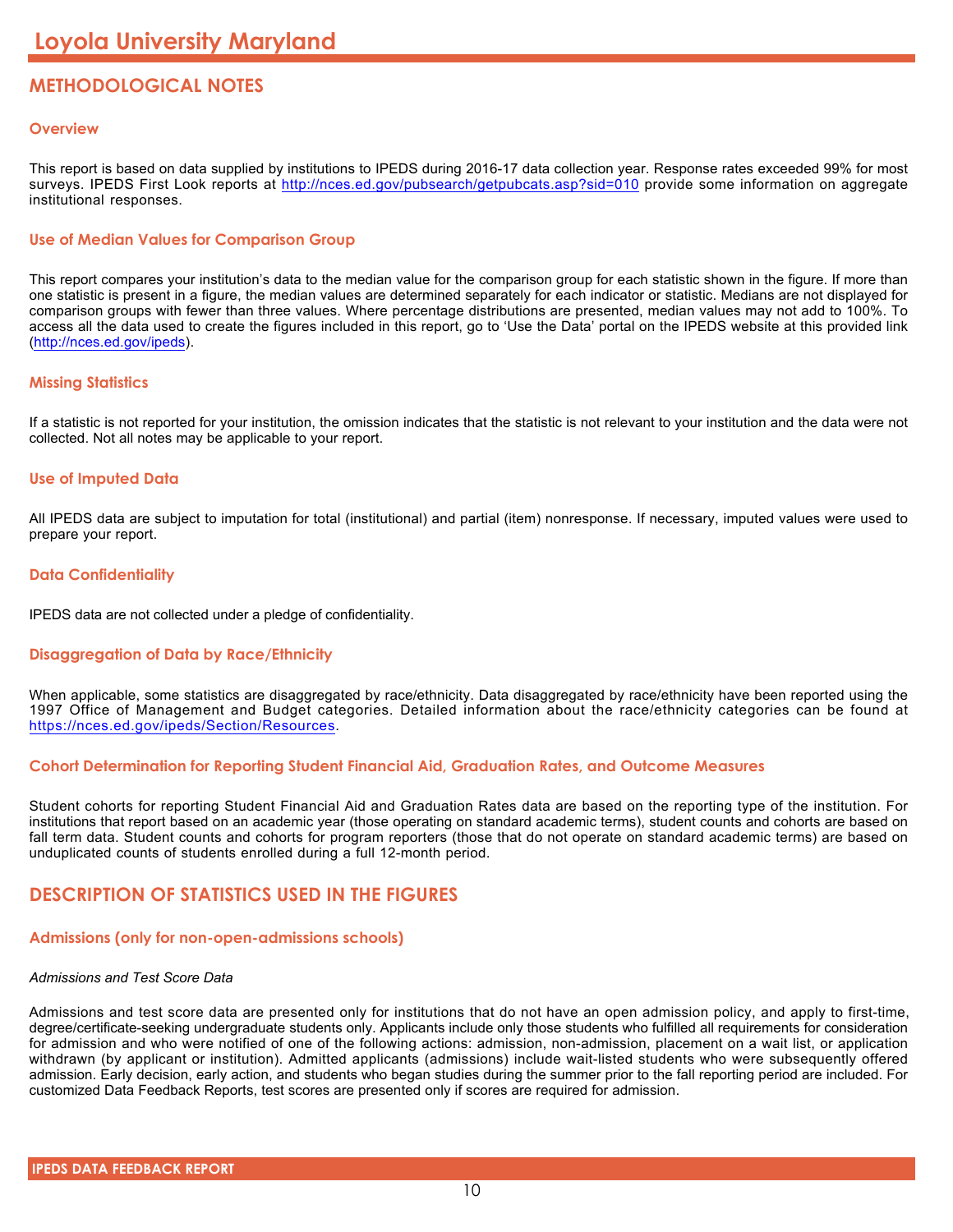# **Student Enrollment**

# *FTE Enrollment*

The full-time equivalent (FTE) enrollment used in this report is the sum of the institution's FTE undergraduate enrollment and FTE graduate enrollment (as calculated from or reported on the 12-month Enrollment component). Undergraduate and graduate FTE are estimated using 12-month instructional activity (credit and/or contact hours). See "Calculation of FTE Students (using instructional activity)" in the IPEDS Glossary at <https://surveys.nces.ed.gov/ipeds/VisGlossaryAll.aspx>.

# *Total Entering Undergraduate Students*

Total entering students are students at the undergraduate level, both full- and part-time, new to the institution in the fall term (or the prior summer term who returned in the fall). This includes all first-time undergraduate students, students transferring into the institution at the undergraduate level, and non-degree/certificate-seeking undergraduates entering in the fall. Only degree-granting, academic year reporting institutions provide total entering student data.

# **Charges and Net Price**

# *Average Institutional Net Price*

Average net price is calculated for full-time, first-time degree/certificate-seeking undergraduates who were awarded grant or scholarship aid from the federal government, state/local government, or the institution anytime during the full aid year. For public institutions, this includes only students who paid the in-state or in-district tuition rate. Other sources of grant aid are excluded. Average net price is generated by subtracting the average amount of federal, state/local government, and institutional grant and scholarship aid from the total cost of attendance. Total cost of attendance is the sum of published tuition and required fees, books and supplies, and the average room and board and other expenses.

For the purpose of the IPEDS reporting, aid awarded refers to financial aid that was awarded to, and accepted by, a student. This amount may differ from the aid amount that is disbursed to a student.

# **Retention, Graduation Rates, and Outcome Measures**

# *Graduation Rates and Transfer-out Rate*

Graduation rates are those developed to satisfy the requirements of the Student Right-to-Know Act and Higher Education Act, as amended, and are defined as the total number of individuals from a given cohort of full-time, first-time degree/certificate-seeking undergraduates who completed a degree or certificate within a given percent of normal time to complete all requirements of the degree or certificate program; divided by the total number of students in the cohort of full-time, first-time degree/certificate-seeking undergraduates minus any allowable exclusions. Institutions are permitted to exclude from the cohort students who died or were totally and permanently disabled; those who left school to serve in the armed forces or were called up to active duty; those who left to serve with a foreign aid service of the federal government, such as the Peace Corps; and those who left to serve on an official church mission.

A further extension of the traditional Graduation Rates (GR) component which carries forward 100% and 150% graduation rates data previously reported in the GR component is the Graduation Rates 200% (GR200) component, which request information on any additional completers and exclusions from the cohort between 151% and 200% normal time for students to complete all requirements of their program of study.

Transfer-out rate is the total number of students from the cohort who are known to have transferred out of the reporting institution (without earning a degree/award) and subsequently re-enrolled at another institution within the same time period; divided by the same adjusted cohort (initial cohort minus allowable exclusions) as described above. Only institutions with a mission that includes providing substantial preparation for students to enroll in another eligible institution are required to report transfers out.

# *Retention Rates*

Retention rates are measures at which students persist in their educational program at an institution, expressed as a percentage. For fouryear institutions, this is the percentage of first-time bachelors (or equivalent) degree-seeking undergraduates from the previous fall who are again enrolled in the current fall. For all other institutions this is the percentage of first-time degree/certificate-seeking students from the previous fall who either re-enrolled or successfully completed their program by the current fall. The full-time retention rate is calculated using the percentage of full-time, first-time degree/certificate-seeking undergraduates, while the part-time rate is calculated using the percentage of part-time, first-time degree/certificate-seeking undergraduates.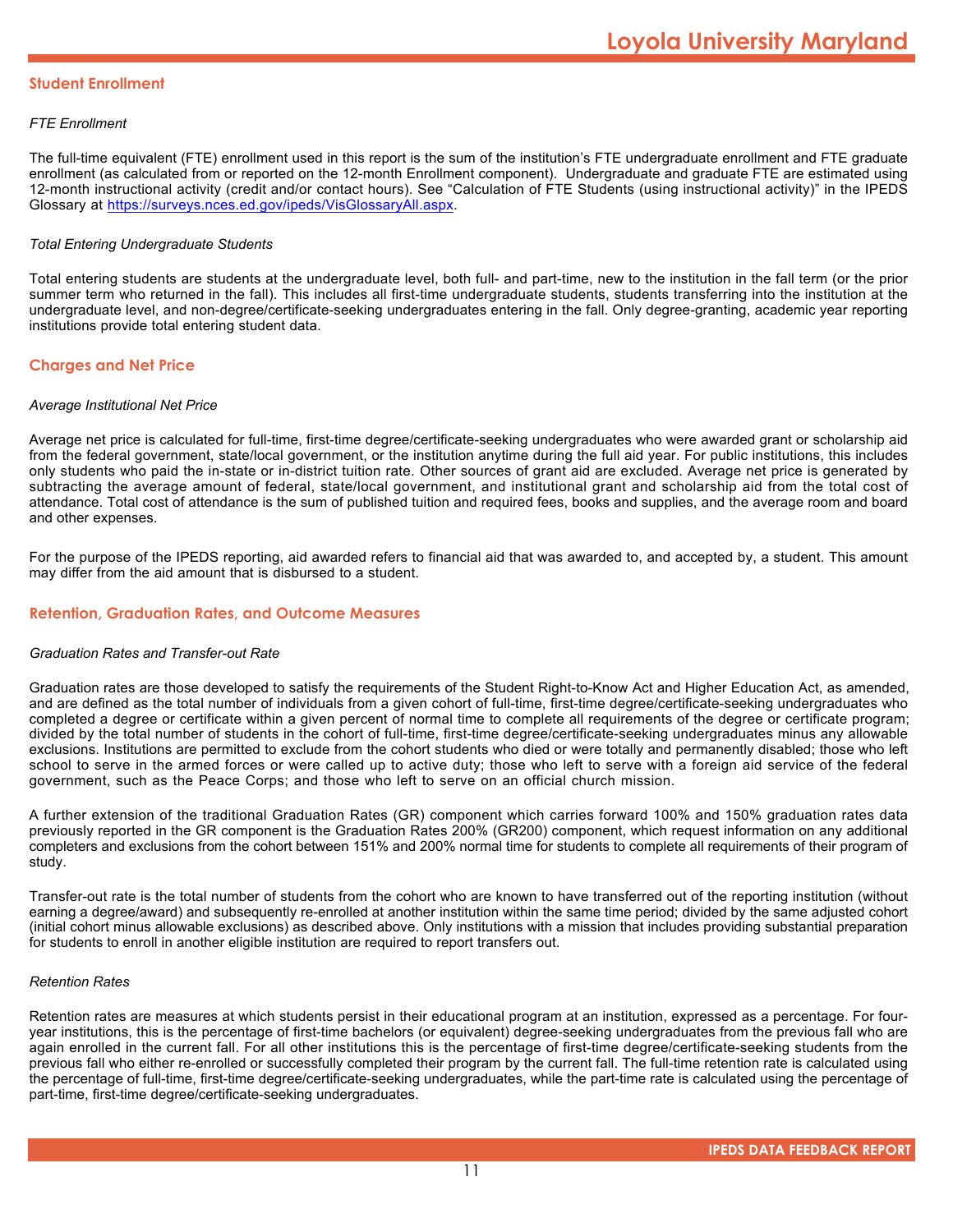# *Outcome Measures Data*

Alternative measures of student success are reported by degree-granting institutions to describe the outcomes of degree/certificate-seeking undergraduate students who are not only first-time, full-time students, but also part-time attending and non-first-time (transfer-in) students. These measures provide the 6-year and 8-year award-completion rates after entering an institution, which is calculated by dividing the number of total awards at 6- or 8-year status points divided by the adjusted cohort. The initial cohort can be revised and take allowable exclusions resulting in an adjusted cohort. The type of award is not reported, but institutions report the first award earned by the student at each status point. For students who did not earn an undergraduate award after 8-years of entry, the enrollment statuses are reported as either still enrolled at the institution, subsequently transferred out of the institution, or status unknown. Unlike the Graduation Rates data, all reporting institutions must report on their transfer outs regardless if the institution has a mission that provides substantial transfer preparation.

#### **Finance**

#### *Core Revenues*

Core revenues for public institutions reporting under GASB standards include tuition and fees; government (federal, state, and local) appropriations and operating and nonoperating grants/contracts; private gifts, grants, and contracts (private operating grants/contracts plus gifts and contributions from affiliated entities); sales and services of educational activities; investment income; other operating and nonoperating sources; and other revenues and additions (capital appropriations and grants and additions to permanent endowments). "Other core revenues" include federal appropriations, sales and services of educational activities, other operating and nonoperating sources, and other revenues and additions.

Core revenues for private, not-for-profit institutions (and a small number of public institutions) reporting under FASB standards include tuition and fees; government (federal, state, and local) appropriations and grants/contracts; private gifts, grants/contracts (including contributions from affiliated entities); investment return; sales and services of educational activities; and other sources (a generated category of total revenues minus the sum of core and noncore categories on the Finance component). "Other core revenues" include government (federal, state, and local) appropriations, sales and services of educational activities, and other sources.

Core revenues for private, for-profit institutions reporting under FASB standards include tuition and fees; government (federal, state, and local) appropriations and grants/contracts; private grants/ contracts; investment income; sales and services of educational activities; and other sources (a generated category of total revenues minus the sum of core and noncore categories on the Finance component). "Other core revenues" include government (federal, state, and local) appropriations and other sources.

At degree-granting institutions, core revenues exclude revenues from auxiliary enterprises (e.g., bookstores and dormitories), hospitals, and independent operations. Non-degree-granting institutions do no report revenue from auxiliary enterprises in a separate category, and thus may include these amounts in the core revenues from other sources.

# *Core Expenses*

Core expenses include expenses for instruction, research, public service, academic support, institutional support, student services, grant aid/scholarships and fellowships (net of discounts and allowances), and other functional expenses (a generated category of total expense minus the sum of core and noncore functions on the Finance component). Expenses for operation and maintenance of plant, depreciation, and interest are allocated to each of the other functions. Core expenses at degree-granting institutions exclude expenses for auxiliary enterprises (e.g., bookstores and dormitories), hospitals, and independent operations. Non-degree-granting institutions do not report expenses for auxiliary enterprises in a separate category and thus may include these amounts in the core expenses as other expenses. "Other core expenses" is the sum of grant aid/scholarships and fellowships and other expenses.

#### *Endowment Assets*

Endowment assets, for public institutions under GASB standards, and private, not-for-profit institutions under FASB standards, include gross investments of endowment funds, term endowment funds, and funds functioning as endowment for the institution and any of its foundations and other affiliated organizations. Private, for-profit institutions under FASB do not hold or report endowment assets.

# *Salaries and Wages*

Salaries and wages for public institutions under GASB standards and private (not-for-profit and for-profit) institutions under FASB standards, include amounts paid as compensation for services to all employees regardless of the duration of service, and amounts made to or on behalf of an individual over and above that received in the form of a salary or wage.